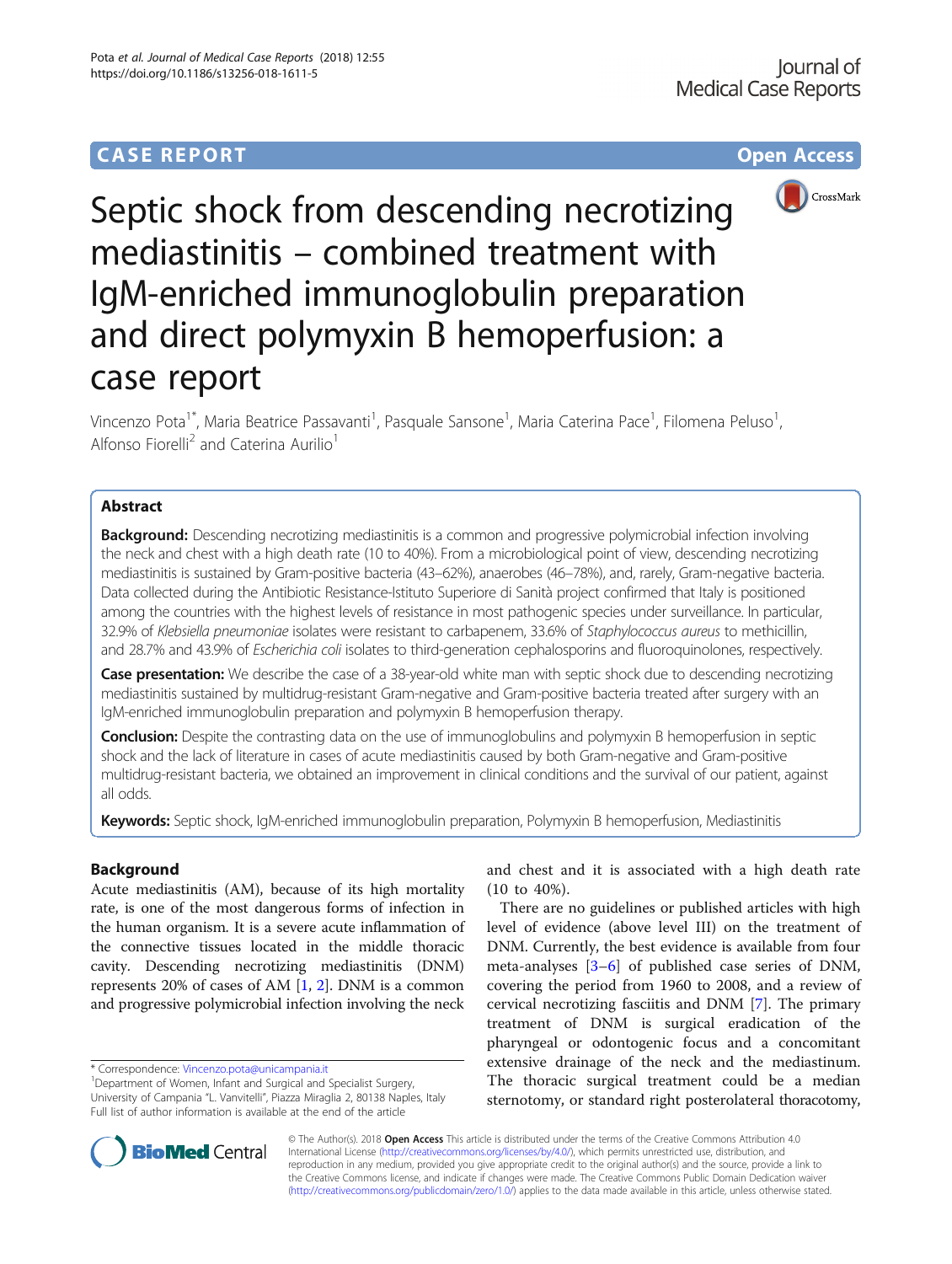or anterolateral thoracotomy, or subxiphoid approach, or clamshell incision, or video-assisted mediastinoscopy (VAM) drainage, and/or video-assisted thoracic surgery (VATS) drainage. Unfortunately, the literature did not offer a consensus on the optimal treatment modalities [\[6\]](#page-5-0). Surely, the surgical treatment has to be combined with an intravenously administered wide-spectrum antibiotic therapy and other intensive care treatment. From a microbiological point of view, DMD is sustained by Gram-positive bacteria (43–62%), anaerobes (46–78%), and, rarely, Gram-negative bacteria.

We describe a case of AM caused by an odontogenic infection due to methicillin-resistant Enterococcus raffinosus, carbapenem-resistant Acinetobacter baumannii (CRAB), and carbapenem-resistant Klebsiella pneumoniae (CR-Kp) unresponsive to conventional surgical and medical therapy complicated with high levels of procalcitonin (PCT), endotoxin, and septic shock.

# Case presentation

A 38-year-old white man, 100 kg weight, with a diagnosis of DNM, was transferred to the intensive care of University of Campania "L. Vanvitelli" because of the necessity of a chest surgery-dedicated intensive care unit (ICU). He came from an ICU of a peripheral hospital with the incorrect diagnosis of pneumonia, based on a chest X-ray. He was treated with tazobactam (2 g/day)/piperacillin (16 g/day) and meropenem (6 g/day) for approximately 10 days and percutaneous tracheostomy. When he arrived at our ICU he presented respiratory failure with the necessity of mechanical ventilation with partial pressure of oxygen in arterial blood  $(PaO<sub>2</sub>)/fraction$  of inspired oxygen  $(FiO<sub>2</sub>)$  < 90. He was in septic shock with severe hypotension with necessity of norepinephrine > 0.3 μg/kg per minute. His mean arterial

pressure (MAP) was 50 mmHg, heart rate 130 beats per minute (bpm), and body temperature 40 °C.

His medical history was: amoxycillin (2 g/day) had been used to treat his severe toothache for 2 weeks and then he presented to the emergency room of a peripheral hospital with dyspnea. He was obese (body mass index > 39) but was not affected by any other comorbidities. He was single and he worked as a truck driver. He did not smoke tobacco or drink alcohol and he did not have any other risk factor for mediastinitis.

All his skin was pallid except for the left side of his neck. He had a large warm mass on the left side of his neck, which extended from his mouth to his left supraclavicular region. At thoracic auscultation there were no lung sounds at the left side and some wheezes at the right side. He also presented peripheral edema. A neurological examination was not done because he was deeply sedated (Ramsay Sedation Scale 6 and Glasgow Coma Scale 3). Chest and neck computed tomography with contrast medium showed: a wide abscess in left parotid-masseter region that extended from the floor of his mouth up to the ipsilateral inferior parapharyngeal compartment, this lesion appeared to be liquefied with areas of air pockets; severe bilateral pleural effusion; and an abscess in his anterior mediastinum that extended from median to left paramedian area (Figs. 1 and [2\)](#page-2-0). He immediately underwent bilateral thoracotomy and left cervicotomy with abscess drainage and left superior and inferior third molars (2.8 and 3.8 tooth), whose dental roots were necrotic, and then he was admitted to our ICU because of septic shock: qSequential Organ Failure Assessment (qSOFA) 3; SOFA score 12. All cultural examinations were done (chest drain samples, blood cultures, bronchial aspirate culture, and urine sample); in particular, the blood sample culture (VersaTREK  $REDOX<sup>®</sup> 1$  and 2) revealed the presence of methicillin-

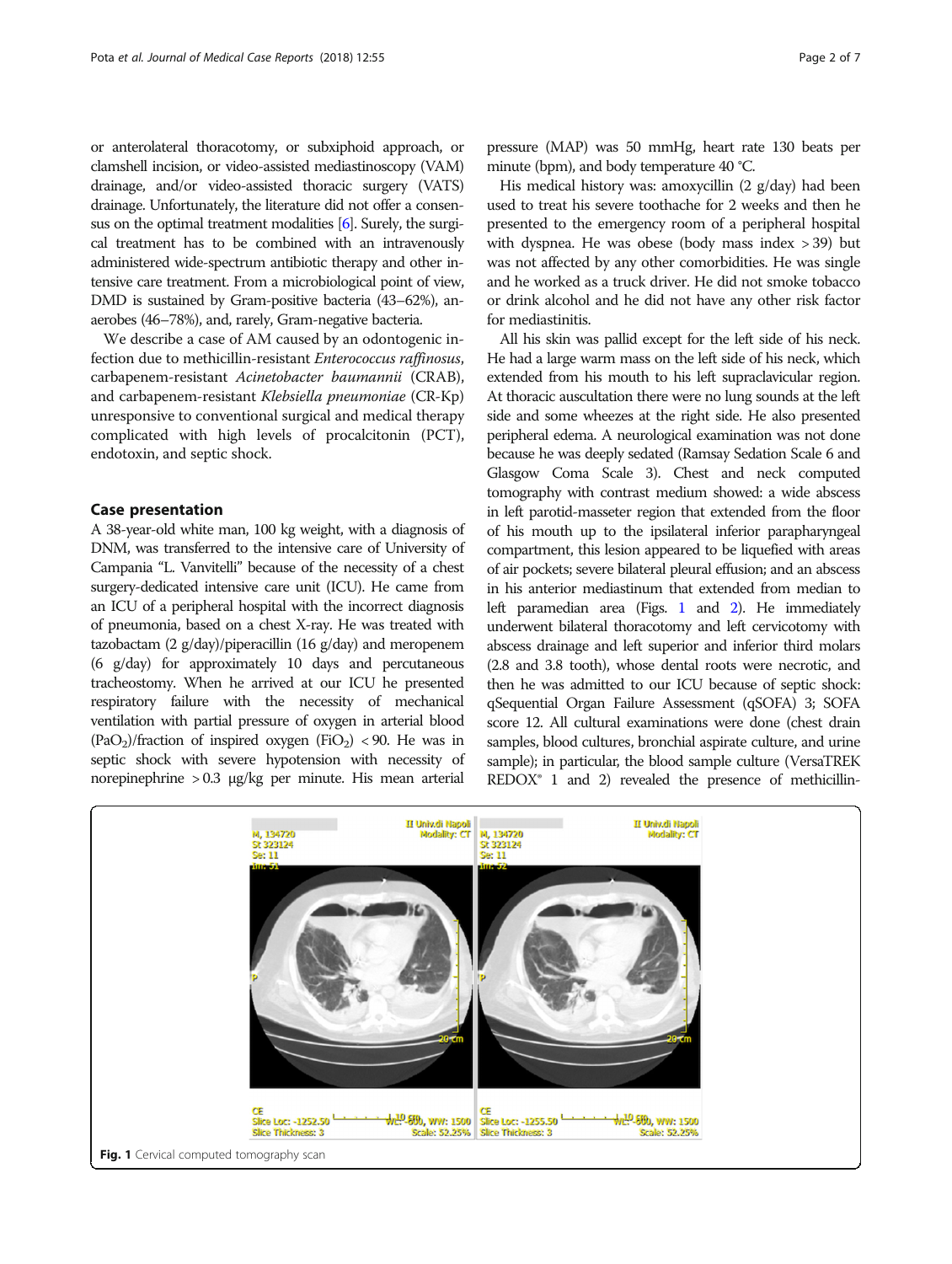<span id="page-2-0"></span>

resistant Enterococcus raffinosus, CRAB, and CR-Kp. In addition, the culture from the abscess drainage also revealed CRAB and CR-Kp. The cultures were identified with standard methods (we did not have rapid test) and minimal inhibitory concentration (MIC) susceptibility test. The stains of pus collected were both Gram positive and Gram negative. The blood samples also revealed: white blood cells (WBC) 17,500/mL (neutrophils 85%, lymphocytes 8%), red blood cell (RBC)  $2.79 \times 10^6$ /ml, hemoglobin 7.2 g/dl, hematocrit 22.8%, platelet  $118 \times 10^3$ /ml, C-reactive protein (CRP) 12.3 mg/L (normal range 0–10 mg/L), PCT 12 ng/mL (normal 0.15 ng/ mL), endotoxin activity assay (EAA) 0.72 (EAA in the low range  $< 0.4$ ) with a negative predictive value of 95.1% from risk of culture-proven Gram-negative infection, aspartate transaminase 21 U/L, alanine transaminase 24 U/L, total bilirubin 0.46 mg/dl, unconjugated bilirubin 0.11 mg/dl, conjugated bilirubin 0.35 mg/dl, serum creatinine 1.4 mg/dl, urea 53 mg/dl, and body temperature 40 °C. Hemodynamic parameters monitored with Vigileo (specific monitor that analyzes arterial blood pressure waveform and its changes) were: cardiac output (CO) 2.1 L/minute (normal range 4.0–8.0 L/minute), systemic vascular resistance (SVR) 400 dynes · second/cm<sup>5</sup> (normal range 800–1200 dynes · second/cm<sup>5</sup>), MAP 50 mmHg (with dobutamine 8 μg/kg per minute and norepinephrine 0.3 μg/kg per minute), and urinary output > 0.5 mL/kg per hour with Acute Kidney Injury (AKI) scale 1. The blood gases showed  $PaO<sub>2</sub>/$  $FiO<sub>2</sub>$  171 and lactate 2.5 mMol/L (normal range up to 1.9 mMol/L). He started an antibiotic therapy with: linezolid 1200 mg/day, colistin 9,000,000 UI/day, rifampicin 600 mg/day, and tigecycline 100 mg/day. At 36 hours after the surgical and antibiotics therapy we did not notice a significant improvement so we decided to start a combined therapy with 250 ml/kg per day IgM-enriched immunoglobulin

preparation for 3 consecutive days, together with direct hemoperfusion therapy with immobilized polymyxin B cartridges for 2 hours a day for 2 consecutive days (blood flow 100 ml/minute). Toraymyxin (PMX 20-R; Toray Industries, Tokyo, Japan) is a selective blood endotoxin removal cartridge. PMX 20-R is a cartridge composed of polymyxin B covalently bonded to polystyrene-derivative fibers. Blood flow direction is well controlled by adopting a radial flow system. PMX 20-R treatment occurs by hemoperfusion at a blood flow rate of approximately 80–120 mL/minute. Heparin is preferably used as an anticoagulant. Pentaglobin (IgMenriched immunoglobulin; Biotest) is a plasma-derived solution with the sequent composition: 12% IgM – 76% IgG – 12% IgA. Several mechanisms of action have been postulated for Pentaglobin: direct activity of antibodies, neutralization of endotoxin, enhanced clearance of lipopolysaccharide (LPS), and reduction of classical complement pathway. Approximately 3 days after the beginning of this multimodal intensive and progressive treatment, gradual improvements in hemodynamics (MAP 85 mmHg without norepinephrine, CO 5.2 L/minute, urinary output  $> 0.5$  ml/kg per hour), blood gases, and inflammatory markers (CRP 2.3 mg/dl, PCT 1 ng/ml, EAA < 0.6, body temperature 36.5 °C, and lactate 0.3 mMol/L) were achieved (Table [1](#page-3-0)). We noted a fluid overload of our patient during the first 36 hours before starting the therapy with Toraymyxin and Pentaglobin but there was a rapid and immediate recovery of a normal urine output after the beginning of that therapy, following on from increasing MAP.

So the weaning from mechanical ventilation started. Approximately 3 weeks after his admission to ICU, he was successfully weaned from mechanical ventilation. His ICU course was complicated also by polyneuropathy,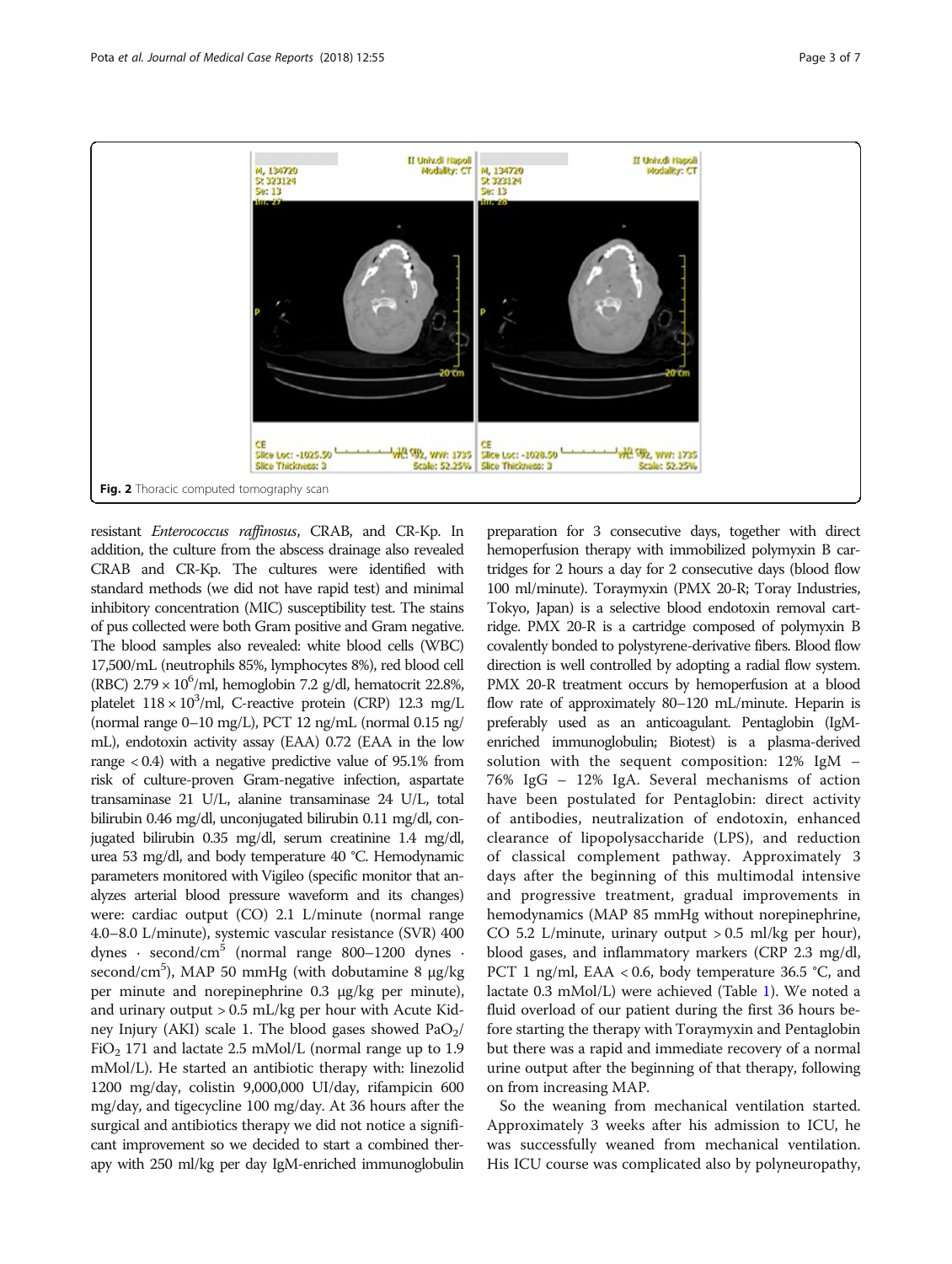<span id="page-3-0"></span>Table 1 Hemodynamic and septic parameters

|                                     | ΤO   | Τ1  | T <sub>2</sub> |
|-------------------------------------|------|-----|----------------|
| CRP (mg/dl)                         | 12.3 | 12  | 2.3            |
| PCT (ng/ml)                         | 3.2  | 3   | 1              |
| EAA                                 | 0.71 | 0.6 | 0.5            |
| FEVER (°C)                          | 40   | 38  | 36.5           |
| SVR (dynes second/cm <sup>5</sup> ) | 400  | 600 | 1200           |
| CO.                                 | 2.1  | 3.0 | 5.2            |
| MAP                                 | 50   | 70  | 85             |

T0: Before the beginning of IgM-enriched immunoglobulin preparation (Pentaglobin) and direct hemoperfusion therapy with polymyxin B immobilized fiber cartridges

T1: 24 hours after the beginning of IgM-enriched immunoglobulin preparation (Pentaglobin) and direct hemoperfusion therapy with polymyxin B immobilized fiber cartridge

T2: 72 hours after the beginning of IgM-enriched immunoglobulin preparation (Pentaglobin) and direct hemoperfusion therapy with polymyxin B immobilized fiber cartridge

CO cardiac output, CRP C-reactive protein, EAA endotoxin activity assay, MAP mean arterial pressure, PCT procalcitonin, SVR systemic vascular resistance

myopathy, and hyperthyroidism. Finally, after 5 weeks, he was transferred to a rehabilitation institute. He was discharged home 3 weeks later (Fig. 3). At 6 months followup he was discharged to home without tracheostomy and was starting to work again.

# **Discussion**

In this case report we describe a rare case of DNM due to Gram-negative and Gram-positive multidrug-resistant bacteria. We obtained the resolution of DNM by assembling conventional surgical therapy and a novel treatment with IgM-enriched immunoglobulin preparation and direct hemoperfusion therapy with immobilized polymyxin B cartridges, even though there was no recommendation for this treatment in this case and there was a lack of literature.

AM is a severe, life-threatening infection of the mediastinal connective tissues, interpleural spaces, and surrounding thoracic organs. DNM is a rare complication of odontogenic infection [[8\]](#page-5-0) arising generally from the second or third molar. Other less common infections include acute tonsillitis, and retropharyngeal and peritonsillar abscess. This abscess can rupture into the submandibular and parapharyngeal spaces and reach the

mediastinum mainly along the retropharyngeal space or along the perivascular and pretracheal spaces [\[9](#page-5-0), [10](#page-5-0)]. The effect of gravity and the negative intrathoracic and pleural pressure during inspiration, and the absence of barriers in the facial planes are important pathophysiological factors in the extension of deep neck infections of the mediastinum [\[10](#page-5-0)]. In a systematic review published in April 2016 by Prado-Callero et al., the authors analyzed 26 studies with a total of 480 patients. DNM was reported to be limited to the upper mediastinum in 189 patients (39%) and extended to the inferior mediastinum in 249 patients (51%) [\[1](#page-5-0)]. The origin of DNM was pharyngeal (acute tonsillitis, retropharyngeal and peritonsillar abscess) in 204 patients (45%), odontogenic abscess in 163 patients (36%), from other causes in 83 patients (18%), and not reported in 30 patients [\[1](#page-5-0)].

In addition the presence of coexisting morbidities, such as diabetes mellitus (DM), alcoholism, tobacco smoking, chronic renal failure, and liver cirrhosis, can facilitate this rapid extension and increase the occurrence of complications including bilateral empyema, purulent pericarditis, AKI requiring hemodialysis, prolonged mechanical ventilation, and septic shock. Endo *et al.* [\[11](#page-5-0)] classified DNM according to the anatomic extent: type I infection above the carina (localized form); and type II infection below the tracheal bifurcation (diffuse form), which is subdivided into type IIA (lower anterior mediastinum) and type IIB (lower posterior mediastinum).

The mortality under current "standard treatment" is reported to be between 20 and  $40\%$  [[12,](#page-5-0) [13](#page-5-0)] mostly as a consequence of multiorgan failure (MOF).

The etiological organisms of DNM are mostly mixed, aerobic and anaerobic  $[5, 14]$  $[5, 14]$  $[5, 14]$  $[5, 14]$ . Although the main microorganisms implicated are Gram-positive bacteria (e.g. staphylococci), Gram-negative pathogens can also be a relevant cause of DNM [\[15\]](#page-6-0).

A European network of national surveillance systems on antimicrobial resistance (EARS-Net), coordinated and financed by European Centre for Disease Prevention and Control (ECDC), has been created to collect data from 29 European countries to analyze temporal and spatial trends of the phenomenon. European data confirm an increase in resistance to third-generation cephalosporins, fluoroquinolones, and aminoglycosides especially in Escherichia coli and in K.

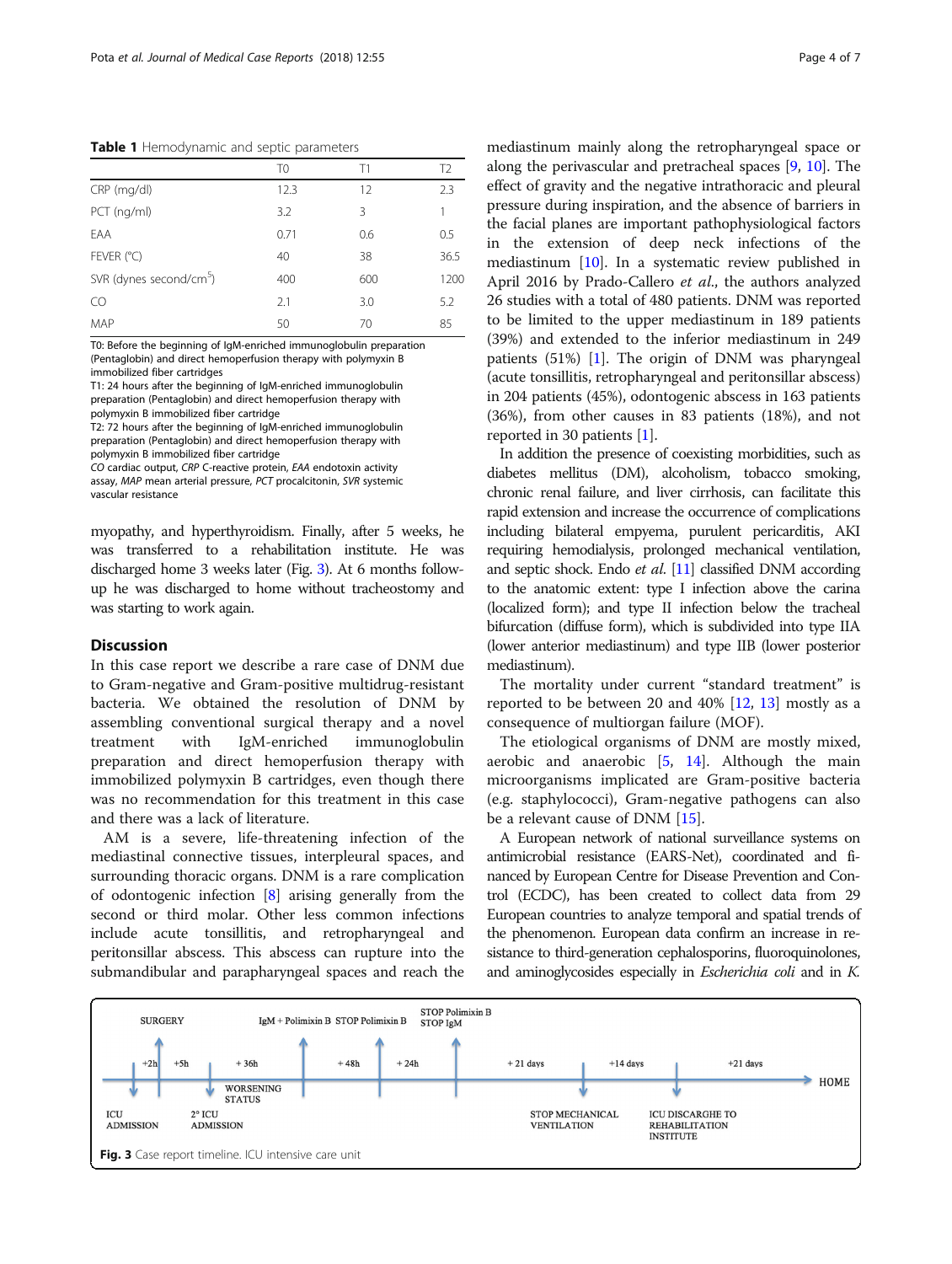pneumoniae, responsible for urinary tract infections, sepsis, and other health care-related infections. These resistances are often combined, generating multi-resistant bacteria. In recent years, resistance to carbapenem has appeared, making some infections untreatable. Data collected during the Antibiotic Resistance-Istituto Superiore di Sanità (AR-ISS) project have confirmed that Italy is among the countries with the highest levels of resistance in most pathogenic species under surveillance, namely 32.9% of K. pneumoniae isolates were resistant to carbapenem, 33.6% of Staphylococcus aureus to methicillin, and 28.7% and 43.9% of E. coli isolates to thirdgeneration cephalosporins and fluoroquinolones, respectively [[16\]](#page-6-0).

Compared with other microorganisms, DNM associated with Gram-negative pathogens has higher rates of in-hospital death [[16](#page-6-0)]. Invasive infections associated with carbapenem-resistant Enterobacteriaceae (CRE) pose a serious challenge to clinicians. CRAB has increasingly emerged as an important nosocomial pathogen [[17,](#page-6-0) [18\]](#page-6-0), and the postoperative mediastinitis caused by CRAB is rare. It has severe complications associated with high morbidity and mortality. Treatments with polymyxin (polymyxin b or colistin), carbapenem, or their combinations are basically supported by observational studies [[19,](#page-6-0) [20\]](#page-6-0).

The significance of interplay between immune systemrelated substances and bacterial toxins in the pathogenesis of sepsis and the subsequent deleterious effects on organ function is well known. Apparently, endotoxins/LPS and lipoteichoic acid are the key toxins produced by Gram-negative and Gram-positive bacteria, respectively, playing an important role in inducing a systemic inflammatory response [\[21](#page-6-0), [22](#page-6-0)] and it was found that removing them from circulation can have beneficial effects. Polymyxin B is a well-known antibiotic with high affinity for endotoxin and it is able to neutralize it, although it is associated with neurotoxicity and nephrotoxicity, which precludes its systemic use. In 1994, the Japanese company Toray (Tokyo, Japan) designed Toraymyxin (PMX-20R device) in order to adsorb and neutralize endotoxins from the circulation by using polymyxin B in extracorporeal modality, fixing it covalently on polystyrene fiber matrix. It has been shown in meta-analyses and many experimental studies [[24,](#page-6-0) [25\]](#page-6-0) that extracorporeal endotoxin adsorption using this method is beneficial in the management of patients with sepsis [\[23](#page-6-0)], especially in managing the septic shock and in the reversal of organ dysfunction. Some researchers [[24](#page-6-0), [25](#page-6-0)] reported that selective removal of endotoxins/LPS can specifically improve hemodynamic and respiratory functions, and this was explored in a systematic review by Cruz et al. [[26\]](#page-6-0) concluding that it is associated with an improved MAP, inotrope use, levels of  $PaO<sub>2</sub>/FiO<sub>2</sub>$  ratio, and decreased mortality.

Several studies reported improvement in SVR [\[27](#page-6-0)–[31](#page-6-0)], CO, or cardiac index [\[29,](#page-6-0) [31](#page-6-0)]. However, pooled data seem to indicate that polymyxin B hemoperfusion should be able to increase blood pressure with the reduction of vasoactive agents [\[29](#page-6-0), [32](#page-6-0)–[35\]](#page-6-0) compared with conventional treatments [[36](#page-6-0), [37](#page-6-0)]. Polymyxin B hemoperfusion might improve the oxygenation index and oxygenating lung functions [\[33](#page-6-0), [34](#page-6-0)] possibly because of a reduction in pulmonary epithelium injury, permeability, and endothelial damage. Polymyxin B hemoperfusion improves gas exchange (PaO<sub>2</sub>/FiO<sub>2</sub> ratio), but there was only a single randomized controlled trial (RCT) that reported this outcome and it showed only a non-significant positive trend [[37](#page-6-0)]. After polymyxin B hemoperfusion, reduced levels of other mediators, such as interleukin (IL)-6 [[38](#page-6-0), [39](#page-6-0)], IL-10 [[38](#page-6-0), [39\]](#page-6-0), IL-18 [\[40\]](#page-6-0), tumor necrosis factor (TNF)-α [[39](#page-6-0), [41](#page-6-0)], metalloproteinase-9 [\[27\]](#page-6-0), plasminogen activator inhibitor-1 [[39,](#page-6-0) [41\]](#page-6-0), neutrophil elastase [\[42,](#page-6-0) [43\]](#page-6-0), platelet factor-4 [\[40](#page-6-0)], β-thromboglobulin [\[40\]](#page-6-0), soluble P selectin [\[40\]](#page-6-0), and endogenous cannabinoids, were also observed [[44\]](#page-6-0).

However, there are currently no recommendations supporting (nor against) the routine use of blood purification techniques in sepsis in International Guidelines for Management of Sepsis and Septic Shock [\[45](#page-6-0)]. Moreover, a recent meta-analysis demonstrated a favorable effect on overall mortality with this technique [\[46](#page-6-0)]. However, these findings must be interpreted with caution because of the suboptimal quality of studies. The other treatment used in these patients was IgMenriched polyclonal immunoglobulin (IVIgGM). Immunoglobulins constitute an innovative product with a wide range of clinical use.

In the 2016 Surviving Sepsis Campaign, there is a weak recommendation with low quality of evidence concerning the use of immunoglobulins [[45\]](#page-6-0). One larger multicenter RCT [[47](#page-6-0)] in adult patients found no benefit for intravenously administered immunoglobulin (IVIg). The Cochrane meta-analysis [[48\]](#page-6-0) differentiates between standard polyclonal intravenously administered immunoglobulins (IVIgG) and IVIgGM. In ten studies with IVIgG, mortality between 28 and 180 days was 29.6% in the IVIgG group and 36.5% in the placebogroup, and for the seven studies with IVIgGM, mortality between 28 and 60 days was 24.7% in the IVIgGM group and 37.5% in the placebo-group. The certainty of the studies was rated as low for the IVIgG trials, based on the risk of bias and heterogeneity, and as moderate for the IVIgGM trials, based on risk of bias. However, the recent Cochrane analysis revealed no survival benefits. These findings are similar to those of an older metaanalysis [[49](#page-6-0)] from other Cochrane authors. One systematic review [\[50](#page-6-0)] showed a reduction in death with immunoglobulin treatment; however, the results of only high quality trials did not show a statistically significant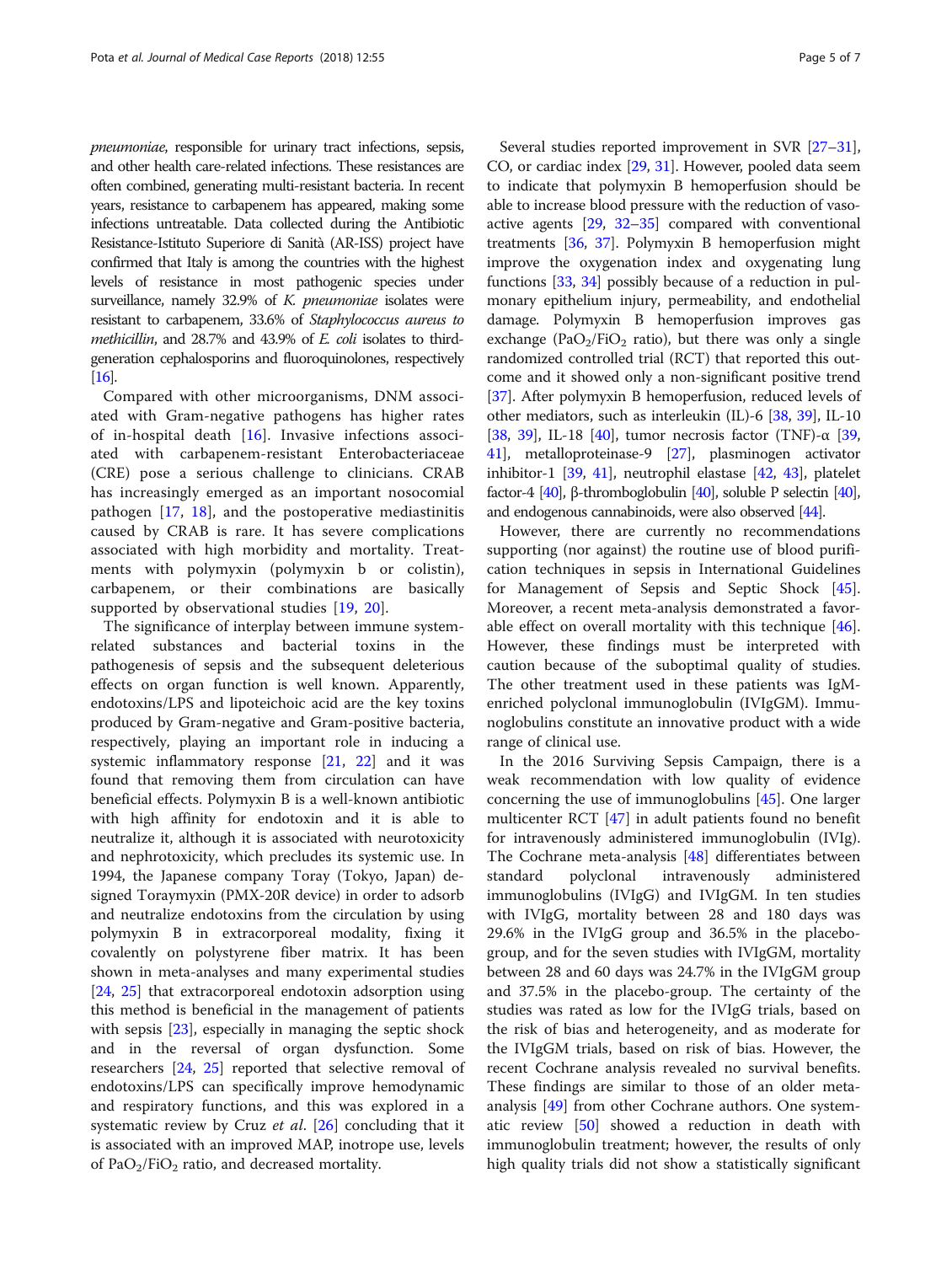<span id="page-5-0"></span>difference. Finally, Laupland et al. [\[49](#page-6-0)] found a significant reduction in mortality with the use of IVIg treatment.

Recently, two meta-analyses, using less strict criteria to identify sources of bias found significant improve-ment in patient mortality with IVIg treatment [\[51](#page-6-0), [52](#page-6-0)]. Finally, there are no cut-offs for plasma IVIg levels in patients with sepsis, for which substitution with IVIg improves outcome data [\[52\]](#page-6-0). Subgroup effects between IgM-enriched and non-enriched formulations reveal significant heterogeneity. The low certainty of evidence led to the grading as a weak recommendation. The statistical information that comes from the high quality trials does not support a beneficial effect of polyclonal IVIg.

# Conclusions

In our case we decided to start the treatment with immunoglobulins and polymyxin B hemoperfusion after the failure of conventional surgical and medical therapy and in light of elevated endotoxin level. This case of DNM was difficult to treat because of the presence of multidrug-resistant bacteria probably related to the delay in diagnosis and the use of first-line antibiotics for treatment of incorrectly assumed pneumonia. After the surgical source control, only with the combined use of IgM-enriched immunoglobulin preparation and polymyxin B hemoperfusion as integration antibiotic therapy, did we obtain an improvement of hemodynamic and respiratory parameters. CO, cardiac index, SVRs, central venous saturation of oxygen  $(ScVO<sub>2</sub>)$ , and oxygen delivery (DO2I) improved.  $PaO<sub>2</sub>/FiO<sub>2</sub>$  ratio improved, endotoxemia and PCT decreased, and vasoactive agents were interrupted. Despite the contrasting data on the use of immunoglobulins and polymyxin B hemoperfusion in septic shock and AM caused by either Gram-negative or Gram-positive multidrugresistant bacteria, we obtained an improvement of clinical conditions and the survival of our patient against all odds.

#### Acknowledgements

Not applicable.

### Funding

There is no funding to declare.

### Availability of data and materials

The datasets analyzed during the current study are available from the corresponding author on reasonable request.

### Authors' contributions

VP pooled the data, analyzed the literature about mediastinitis and septic shock, and wrote the manuscript. MBP analyzed the literature about mediastinitis and septic shock. PS analyzed the literature about mediastinitis and septic shock. MCP analyzed the literature about mediastinitis and septic shock. FP analyzed the literature about mediastinitis and septic shock. AF analyzed the literature about mediastinitis and septic shock. CA pooled the

data, analyzed the literature about mediastinitis and septic shock, and wrote the manuscript. All authors read and approved the final manuscript.

### Ethics approval and consent to participate

The authors obtained ethics approval and written informed consent. We obtained Ethical Approval for the data publication from ethical Committee  $(EC)$ .

The authors obtained consent for publication from the patient.

#### Consent for publication

Written informed consent was obtained from the patient for publication of this case report and any accompanying images. A copy of the written consent is available for review by the Editor-in-Chief of this journal.

#### Competing interests

The authors declare that they have no competing interests.

#### Publisher's Note

Springer Nature remains neutral with regard to jurisdictional claims in published maps and institutional affiliations.

#### Author details

<sup>1</sup>Department of Women, Infant and Surgical and Specialist Surgery University of Campania "L. Vanvitelli", Piazza Miraglia 2, 80138 Naples, Italy. <sup>2</sup> <sup>2</sup>Thoracic Surgery Unit, University of Campania "L. Vanvitelli", Naples, Italy.

## Received: 13 April 2017 Accepted: 8 February 2018 Published online: 03 March 2018

#### References

- 1. Prado-Calleros HM, Jiménez-Fuentes E, Jiménez-Escobar. Descending necrotizing mediastinitis: Systematic review on its treatment in the last 6 years, 75 years after its description. Head Neck. 2016;38(1):E2275–83. <https://doi.org/10.1002/hed.24183>. Epub 2016 Feb 1
- 2. Kocher GJ, Hoksch B, Caversaccio M, Wiegand J, Schmid RA. Diffuse descending necrotizing mediastinitis: surgical therapy and outcome in a single-centre series. Eur J Cardiothorac Surg. 2012;42:e66–72.
- 3. Wheatley MJ, Stirling MC, Kirsh MM, Gago O, Orringer MB. Descending necrotizing mediastinitis: transcervical drainage is not enough. Ann Thorac Surg. 1990;49:780–4.
- 4. Corsten MJ, Shamji FM, Odell PF, et al. Optimal treatment of descending necrotising mediastinitis. Thorax. 1997;52:702–8.
- 5. Ridder GJ, Maier W, Kinzer S, Teszler CB, Boedeker CC, Pfeiffer J. Descending necrotizing mediastinitis: contemporary trends in etiology, diagnosis, management, and outcome. Ann Surg. 2010;251:528–34.
- 6. Sandner A, Borgermann J. Update on necrotizing mediastinitis: causes, approaches to management, and outcomes. Curr Infect Dis Rep. 2011;13:278–86.
- 7. Sarna T, Sengupta T, Miloro M, Kolokythas A. Cervical necrotizing fasciitis with descending mediastinitis: literature review and case report. J Oral Maxillofac Surg. 2012;70(6):1342–50.
- 8. Ho MW, Dhariwal DK, Chandrasekhar J, et al. Use of interventional radiology in the management of mediastinitis of odontogenic origin. Br J Oral Maxillofac Surg. 2006;44:538–42.
- 9. Scaglione M, Pinto A, Giovine S, Di Nuzzo L, Giuliano V, Romano L. CT features of descending necrotizing mediastinitis—a pictorial essay. Emerg Radiol. 2007;14:77–81.
- 10. Kang SK, Lee S, Oh HK, Kang MW, Na MH, Yu JH, et al. Clinical features of deep neck infections and predisposing factors for mediastinal extension. Korean J Thorac Cardiovasc Surg. 2012;45:171–6.
- 11. Endo S, Murayama F, Hasegawa T, et al. Guideline of surgical management based on diffusion of descending necrotizing mediastinitis. Jpn J Thorac Cardiovasc Surg. 1999;47:14–9.
- 12. Loop FD, Lytle BW, Cosgrove DM, et al. Sternal wound complications after isolated coronary artery bypass grafting: early and late mortality, morbidity and cost of care. Ann Thorac Surg. 1990;49:179–87.
- 13. Scarr MG, Gott VL, Townsend TR. Mediastinal infection after cardiac surgery. Ann Thorac Surg. 1984;38:415–23.
- 14. Weaver E, Nguyen X, Brooks MA. Descending necrotising mediastinitis: two case reports and review of the literature. Eur Respir Rev. 2010;19:141–9.